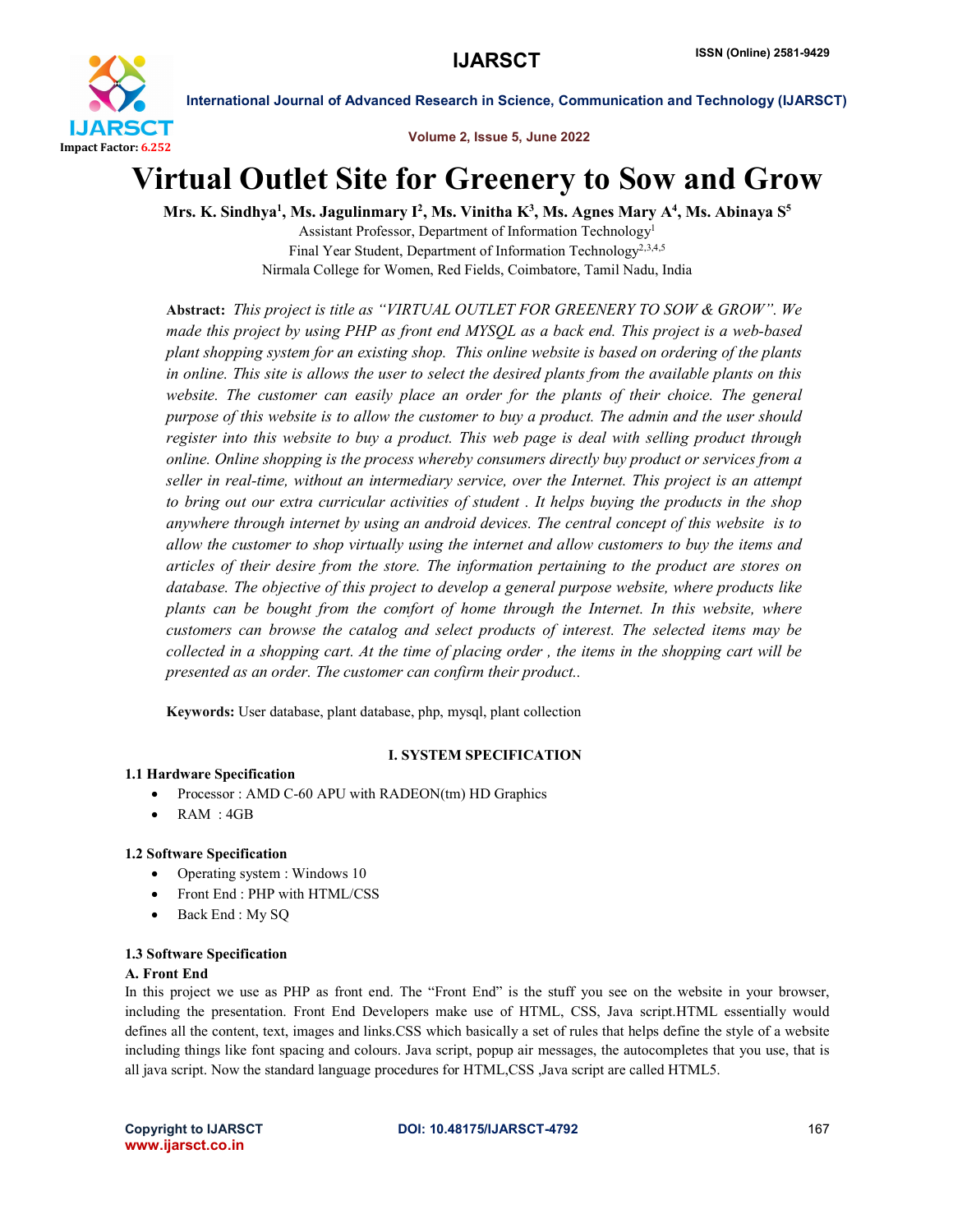

#### Volume 2, Issue 5, June 2022

#### B. Back End

In this project we use as MYSQL as back end. The "Back End" refers to the guts of the application, which live on the server. They manipulate data appropriately to make sure the Front End has what it needs. This can become very complicated as things scale. Back End Developers make use of programming languages like Mysql and Python (among many others) to work with data.

# 1.4 Software Description

#### A. Front End

PHP (Hypertext Pre Processor) is known as a general-purpose scripting language. PHP is a powerful server-side scripting language its used primarily for web development php can be embedded in html. PHP is a server side scripting language which means that a server executes the instruction in a script. PHP is perfectly suited for Web development and can be embedded directly into the HTML code. PHP is open source and absolutely free. Web development is usually what makes an application on the web work. According to web technology surveys php is used by the fastest growing organization. PHP is a secure language to develop the website. PHP is from zen technologies. PHP runs on the server. When you ask for a webpage there usually php going n in the background. It consists of multiple layers of security to prevent threads and malicious attacks. It has maximum control over the websites like you can make changes easily whenever you want. PHP is available for WINDOWS, MAC, LINUX & UNIX operating system. PHP application developed in one OS can be easily executed in other OS also. PHP script is executed much faster than those scripts PHP uses its own memory, so the server workload and loading time is automatically reduced, which results in faster processing speed and better performance.

#### Features of PHP

- PHP runs on different platforms (Windows, Linux, UNIX, etc.)
- PHP is compatible with almost all servers used today.
- It is free to download from the official PHP resource: www.php.net.
- The code can be easily embedded within HTML tags and script.

#### B. Back End

MYSQL is AN ASCII text file electronic database management system (RDBMS) MYSQL is simple to use, extraordinarily powerful, secure, and ascendible . as a result of its little size and speed, it's the best information answer for internet sites. A database could be a structured assortment of information. To add, access and method information hold on in a very on-line database we'd like a management system like MYSQL server.Database management system plays a central role in computing.MySQL is presently the foremost widespread management system software package used for managing the electronic database. it's unremarkably utilized in conjunction with PHP scripts for making powerful and dynamic server-side or web-based enterprise application.

#### II. SYSTEM STUDY AND ANALYSIS

#### 2.1 Existing System

The idea of this project is buying plants in online. Number of documents is to be referred to access any information about any plant products. A lot of validation work is to be done. These processes are time-consuming and tedious. Any changes made at any point have to be incorporated with the whole system and are really cumbersome. Preparing any herbal product catalogue comparison report is the most daunting task. In existing system, all activities are carried out manually. To view a particular product information or product price, technology, features and product specification information we need to go through all the data entered and view the details which consume time.

#### 2.2 Proposed System

Collecting the information from various research papers and other sources .We analysis that many people want to buy plants and they have to directly concern with the nursery. Sometimes people do not know specific information about particular plant items as well as seller is not technically skilled. Customer does not compare plants prices with different

www.ijarsct.co.in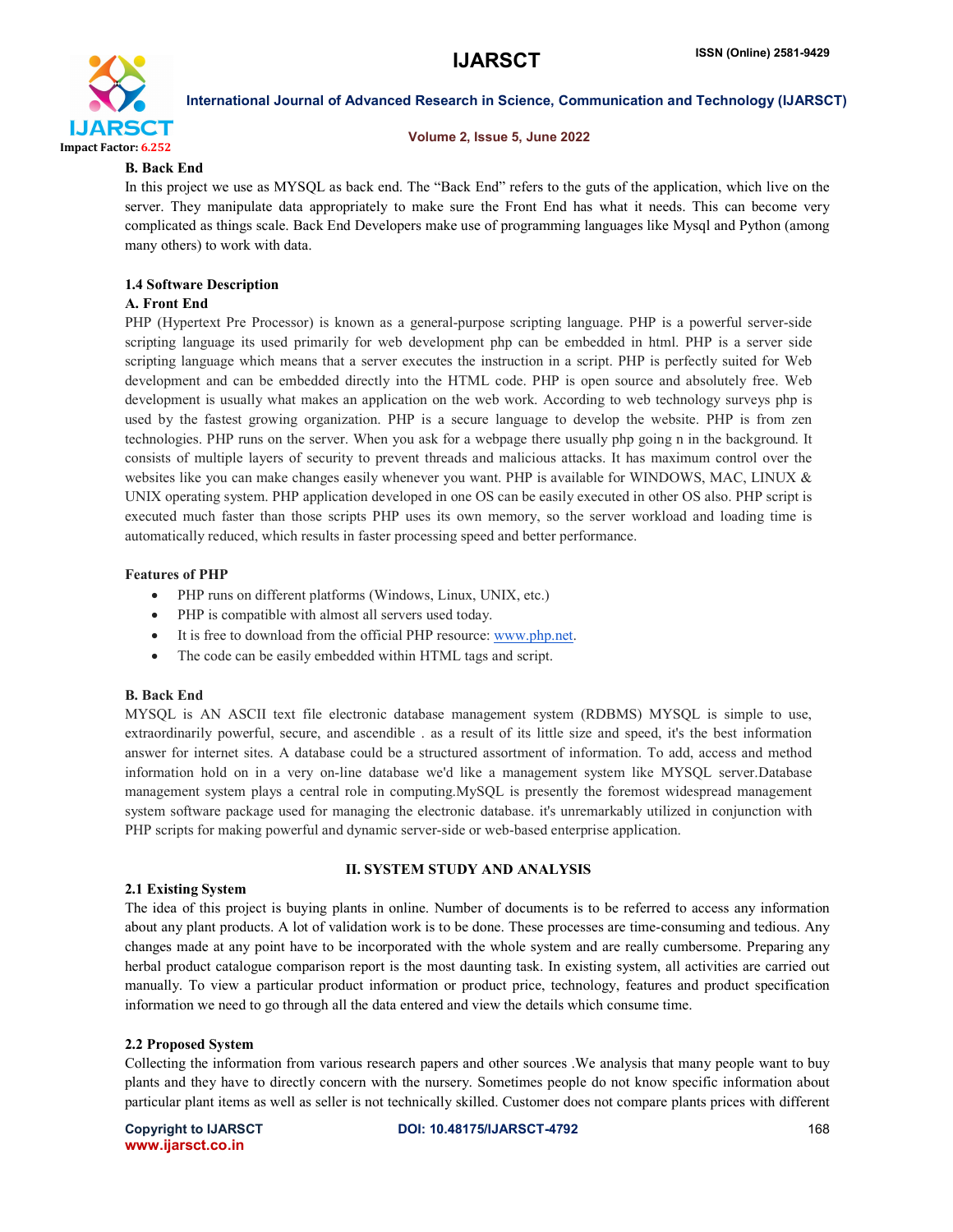

#### Volume 2, Issue 5, June 2022

shopkeeper and there is no facility for online payment only cash may consume so, in this case e-nursery is platform where customer can compare plants pricing and make online payment easily. We want each customer to have a pleasant shopping experience, and it is the intention of our staff to answer questions with expertise and to offer advice when we feel it is needed. Retain customers to generate repeat purchases and make referrals.

# 2.3 Project Description

### Module Description

This system consists of three modules

- Administrator
- Seller
- Buyer

#### Administrator

The administrator is the super user of this application. Only admin have access into this admin page. Admin may be the owner of the shop. The administrator has all the information about all the users and about all products.

- Manage Products
- Manage Users
- Manage Orders

#### Admin Module

Admin can access the user details, and there will be a few settings in the admin account. In (my account), the admin can edit their personal details and admin can also change the password. Admin is the role with the highest level of access to this website.

#### Manage Product

The admin can view the product details of which are uploaded by seller and can view the list of order details of user.

#### Delete Product

Administrator can delete the products based on the stock of that particular product.

#### View Users Details

The admin will have a list view of all the users registered in the system. Admin can view all the details of each user in the list except password. Admin can access the user details, and there will be a few settings in the admin account. This means that the admin can control site-wide settings like the remove the particular user details, cancel the order of users, and also can view the product details.

#### Manage Order

Admin can view the list of orders of seller and buyer. Admin can delete the order.

#### Seller

Seller do a variety of task like, they photograph their product and write the description of the items and put the information in site. They calculate total purchase amounts and process payments. And they interact with customers to answer the questions regarding the orders. The seller can access their personal details and seller can change their password.

#### Registration

A new user will have to register in the system by providing essential details in order to view the products in the system.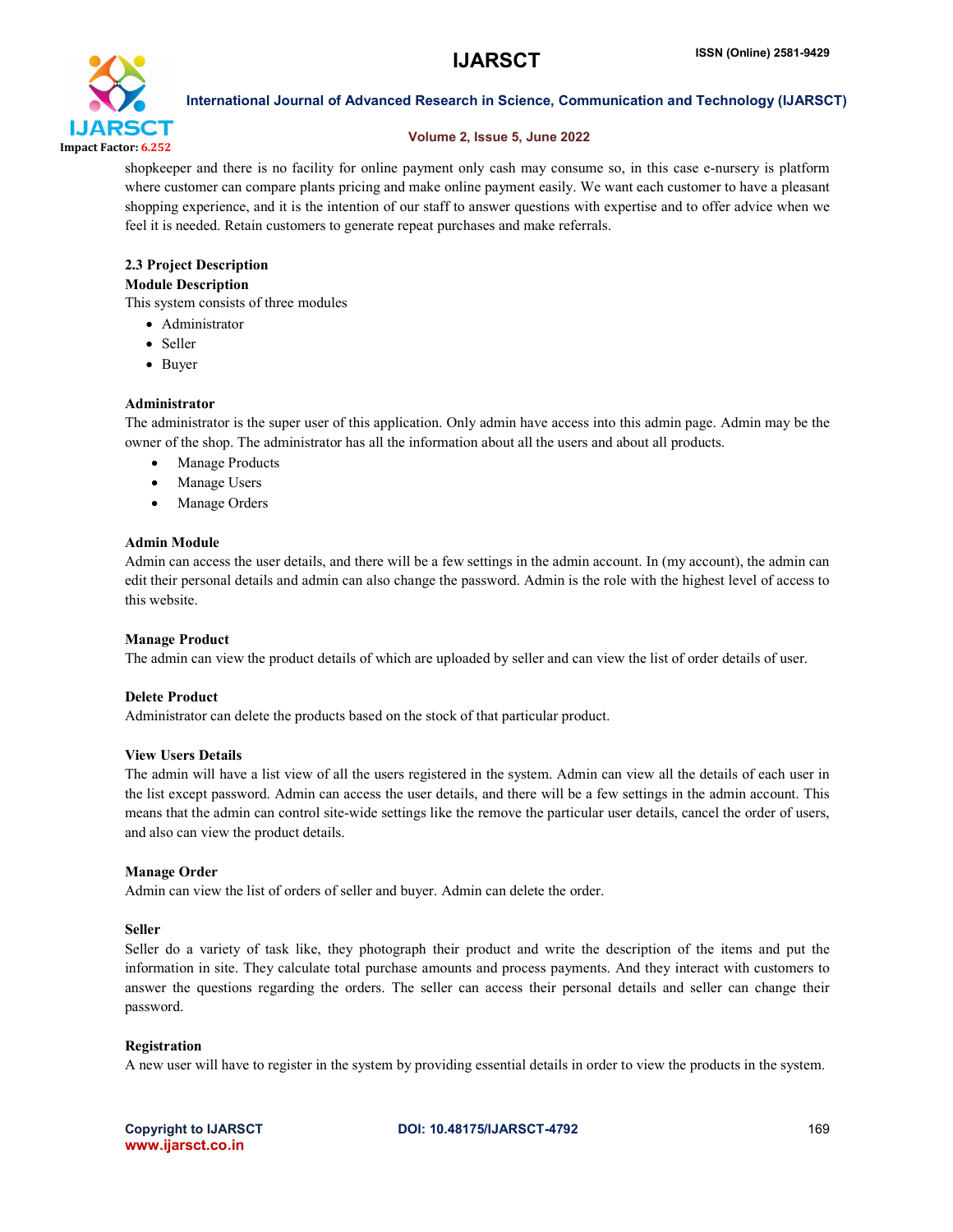

#### Volume 2, Issue 5, June 2022

### Login

A user must login with his user name and password to the system after registration.

#### Add Products

The seller can upload their product in (sell my products) option which is in the settings. Seller also able to view the product which is uploaded by the seller.

#### Manage Orders

Seller can view the list of order, which is ordered by the buyer. And seller also able to purchase the product, and they also have their own order page. They can also check their order status.

#### Buyer

#### Registration

A new user will have to register in the system by providing essential details in order to view the products in the system.

#### Login

A user must login with his user name and password to the system after registration.

#### View Products

User can view the list of products based on their names after successful login. A detailed description of a particular product with product name, products details, product image and price can be viewed by users.

#### Add To Cart

The user can add the desired product into his cart by clicking add to cart option on the product. He can view his cart by view cart.

#### View Cart

All products added by cart can be viewed in the cart. User can remove an item from the cart by clicking remove.

#### Make Order

After confirming the items in the cart the user can place the order. On successfully completing order the cart will become empty.

#### Edit Profile

The user can view and edit the profile.

#### Data Flow Diagram

A Data flow diagram (DFD) shows a logical flow of a system and defines the boundaries for the system. A DFD is known as "BUBBLE CHART" has the purpose of clarifying system requirements and identifying major transformations that will become programs in system design.

#### DFD Symbols Used

A square defines a source or Destination of system data.

An arrow identifies data flow in motion. It a pipeline through which information flow.

A circle or bubble represent a process that transform incoming data

Now unto outgoing dataflow.

A database is a way of representing flow of data of a process or a system.



#### Copyright to IJARSCT **DOI: 10.48175/IJARSCT-4792** 170